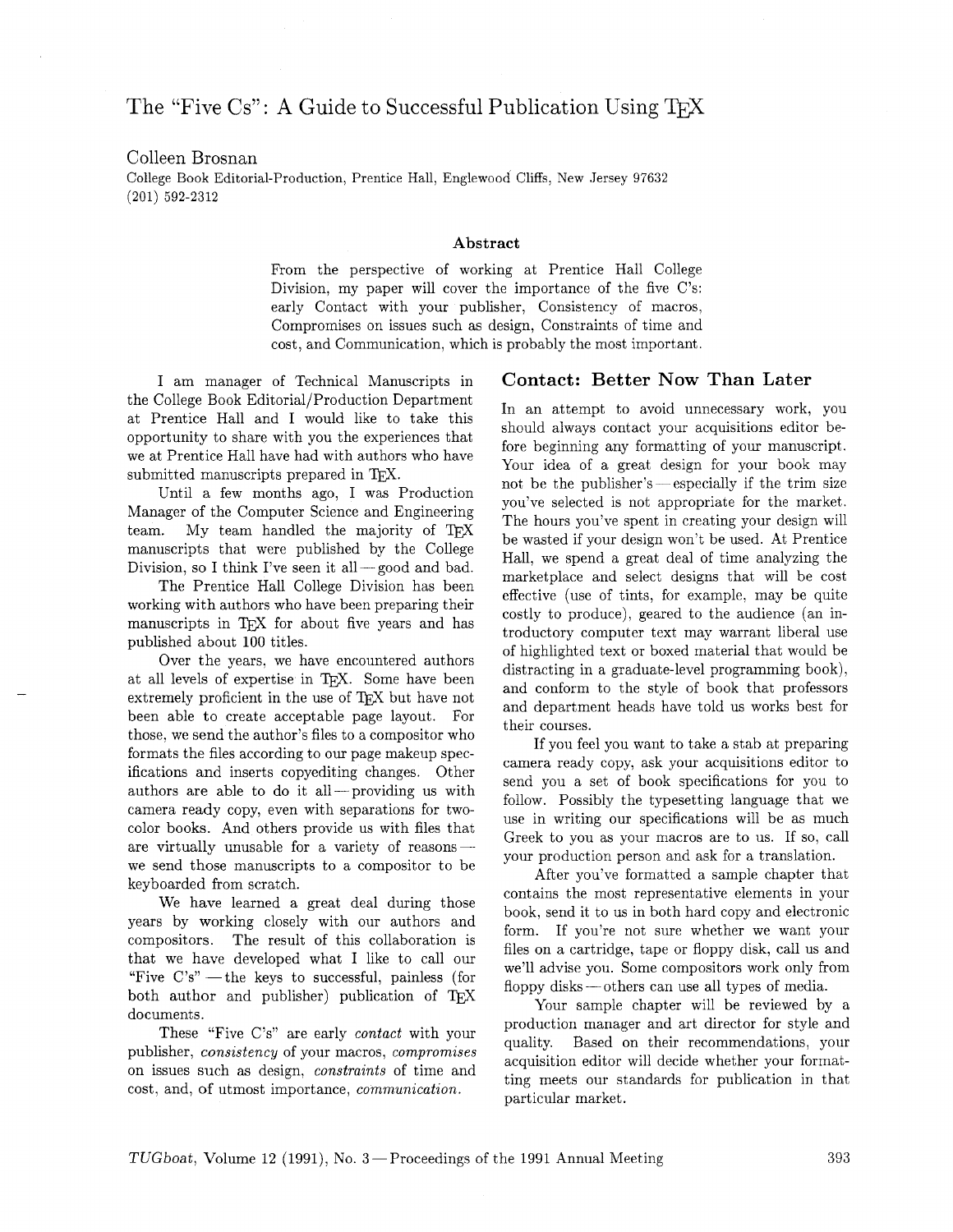At times. even though the formatting is close to acceptable, we feel that more "fine-tuning" is needed. In those cases. we send the chapter back to you with instructions for improving the design or page layout. From the feedback we receive, we can get a sense of your expertise in this area. By the same token, you can decide, based on our comments and suggestions. whether the amount of work that will be expected is a task that you want to undertake.

If we decide that you will provide camera copy, do not format your entire book yet. Send us a double-spaced manuscript that we can use for copyediting. After you enter the copyedits, then you should do your final page makeup.

This initial contact is only the beginning of our effort at  $P-H$  to ensure that your TFX manuscript will be converted to a bound book with the least amount of effort in the shortest time possible.

If we —or you — decide that page makeup is best left to the "experts", we will send your electronic files to one of our compositors who specialize in  $TrX$  for a test to determine if the files can be used with a minimum of time and effort.

Our compositor will go through your macros and set selected elements, according to the specifications we have provided. You should give us guidelines on which elements or special characters you want to see set. These sample pages will help the compositor to identify any "glitches" in your macros that you will be asked to correct before submitting the entire manuscript. These sample typeset muting the entire manuscript. These sample typeset<br>pages will be sent to you to review to make sure<br>that elements have been typemarked correctly — for example, whether computer code has been set in nonproportional fonts and whether headings have been given the proper order of importance. You should proofread these samples carefully to verify that any special characters you have used have been translated properly.

#### **Consistency**

Consistent preparation of macros is one of the most critical issues determining whether your electronic files can be used by our compositors. "Keep It Simple" is the advice that all of our compositors give. Don't be so concerned about writing macros that "look good" at the expense of macros that "work well."

Even the most ambitious among you may find that keyboarding your entire manuscript in TEX is simply too time-consuming. If this turns out to be the case for you and you have to turn the job over to your assistant or several graduate students  $-$  or if you have co-authors who are involved in your project -be sure to give them clear instructions on what macros you have used and what hard coding you have done so they can duplicate your work.

Whenever possible. use the default macros available in the version of TFX you choose. If you need to make some modifications-perhaps a special macro or two, or some time-saving string definitions-put these into a file of their own, using the \input command to read it in during processing. Be sure to put any customization files onto your tape or floppy so they are available. The file should always include a "read me" file explaining the macros and identifying any hard coding that has been added. Compositors spend an inordinate amount of programmer's time trying to unravel several different sets of macros for the same elements. Time spent by compositors trying to figure out what an author has done is a poor utilization of their resources.

A "clean" file should contain macros that can easily be converted to the macros that the compositor uses to implement the publisher's design. So, if there are elements of your manuscript that occur frequently, such as theorems. examples, or quotations, develop macros for them instead of putting space around them or putting them into other fonts. For example, you could use a simple macro that would add space before a theorem, set the heading in bold, print the theorem, and add space after it. If uncomplicated macros such as these are used consistently throughout your manuscript. our compositors will have a much easier job of implementing our design specifications and, in turn, will be able to produce finished pages faster.

Although the default font in TFX is Computer Modern, at Prentice Hall we prefer to use Times Roman in typesetting our books. Our compositors have redefined most of the standard TFX font calls to conform to our specifications. Therefore, keep your personal font definitions to a minimum to enable our compositors to translate to our fonts more quickly and easily. However, we do have one exception. We have continued to use Computer Modern for all math because of spacing problems in the conversion. Several of our compositors are working on this problem and we may be using Times Roman for that as well in the near future.

Remember that our compositors base their estimate of the work involved in your project on the files you submit in the beginning. After your sample chapter has been test-run and the compositor has given some feedback on the usability of your electronic manuscript, you will be asked to send in your entire manuscript in both hard copy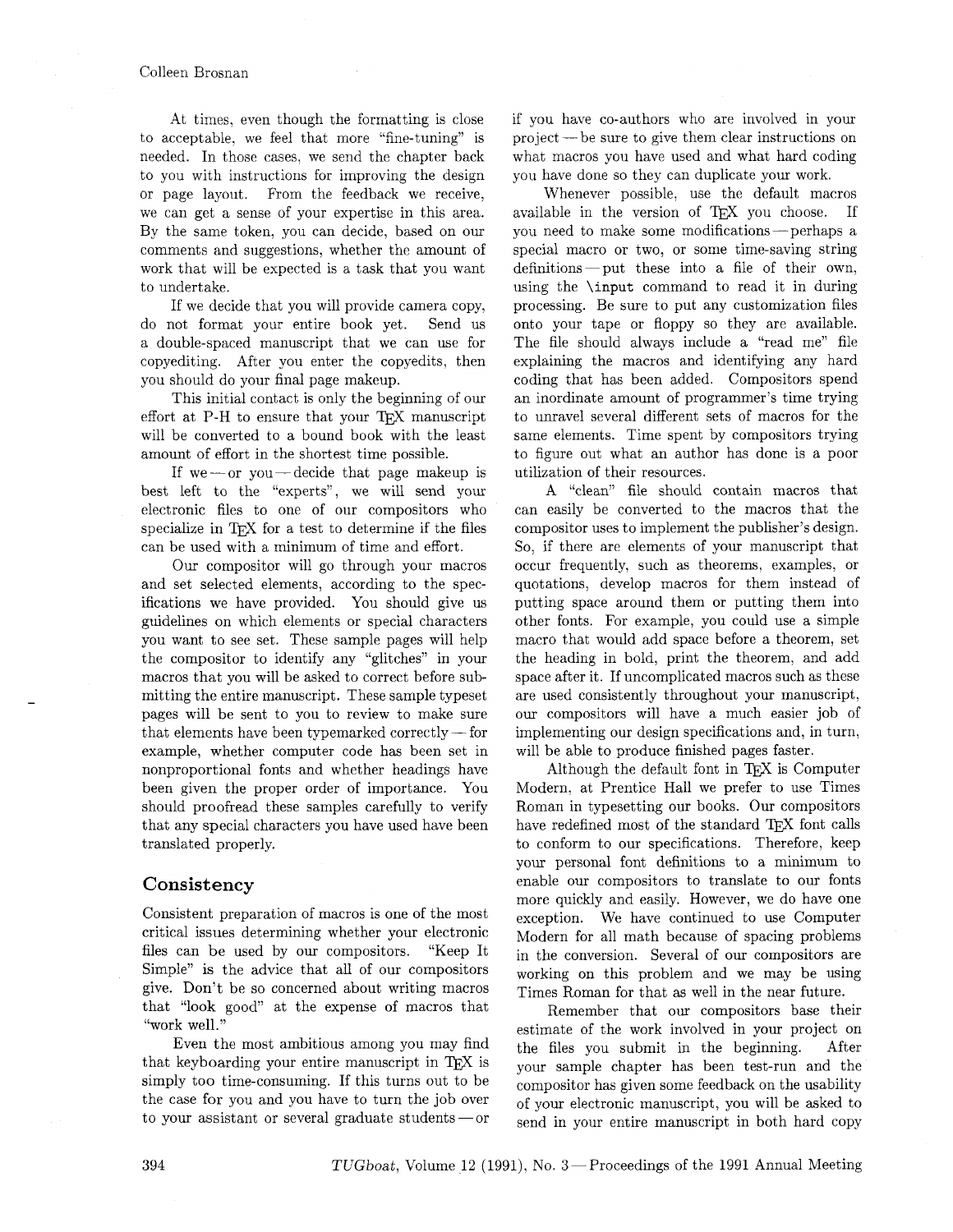and electronic form. Be sure to save each chapter as a separate file; extra long chapters should be broken into two files.

Always send in two sets of the electronic files as we send your manuscript and files to two compositors for bid. We don't routinely duplicate tapes or disks. Failure to send in duplicates will only slow down production of your book as one compositor will have to review and return your files before the other compositor can do the same. We are aware that tapes are expensive, and we will try to return any unused tapes to you. However, the cost of tapes is minor compared to the cost of delaying the in-stock date of your book.

The complete manuscript, which should incorporate any suggestions made by the compositor who looked at your sample chapter, is then sent out for a thorough castoff and estimate by our two compositors. A decision regarding which compositor is awarded the job is made based on the time and amount of work they feel is needed for your project. So whatever you do, don't decide to change project. So whatever you do, don't decide to change<br>your macros — or switch versions of T<sub>E</sub>X, or even to<br>a different word processing package — after you've sent in your original manuscript, unless you notify your production manager. Believe me, this has happened, and has caused an inordinate amount of anguish on the part of our compositor who had spent days trying to figure out why the files couldn't be loaded. Not only did this project cost more than anticipated, it was unnecessarily delayed because the author did not let us know about the switch.

Because macro usage is such an important issue in the decision to typeset from TEX files, Prentice Hall has worked with our compositors in developing standard macro packages, complete with documentation. These macro packages are designed to simplify the preparation and production of technical books and will cut time from the final production of your book. Be sure to ask your acquisitions editor about these standard macros before you start on your project to save time for before you start on your project to save time for<br>both you and us. These macros will not produce<br>inal, single-spaced book pages — rather, they will enable you to print out, on whatever printer you have available, a double-spaced manuscript that we can use for copyediting. After you have reviewed our copyediting, the compositor will then substitute our design macros, implementing our fonts and specifications, to produce the final galleys and pages for your book. These compositors also offer technical support if you have questions about the macro packages.

An added benefit to using these packages is that at the end of the production process, if your electronic files have been used, you will receive not only a professionalIy produced book but also an electronic file that matches the book for future updates and revisions.

#### Compromises

Publishers have certain standards for producing books. Authors have certain standards for their material. Sometimes these two clash. For instance, you may want a lengthy computer statement to be contained on one page. Often this is simply physically not possible so the compositor will break the computer statement at a place required for good page makeup. To avoid inappropriate breaks, send us a list or samples of where computer statements can be broken for the compositor to follow. If you are concerned that the student may not understand that the computer statement continues onto the next page, ask us to insert a "jump" line at the bottom of the page that says "continued on next page." Or you may have equations that are too long to fit within our text column. The choices are to either set those in smaller type (which I don't recommend if you have subscripts that may become unreadable if set smaller) or to break the equation into two or more lines. Our style is to break equations before an operational sign, but you may have different ideas. If you let us know your preferences before we begin typesetting, we can implement them without additional cost or delays. If you see typeset pages and then want to make changes, the cost can be considerable.

You may be used to printing small quantities of your work in a corporate or academic environment where the style, for example, may be to begin a new page for every first-level heading. As book publishers who produce thousands of copies of your book at a time, we have to be concerned about the number of pages your book contains. We try not to have books that have a lot of wasted space blank pages or pages with only couple of lines of text. Our concern is for the readability of the book-pages that do not follow a logical pattern are difficult for the reader to understand. Book publishing is a competitive business, and books that may be excellent in terms of content may not even be considered as possible adoptions because the format is totally different from what professors are accustomed to seeing. So be aware that the design compromises that we ask of you are not based on arbitrary decisions - rather, there are sound economic and marketing issues involved.